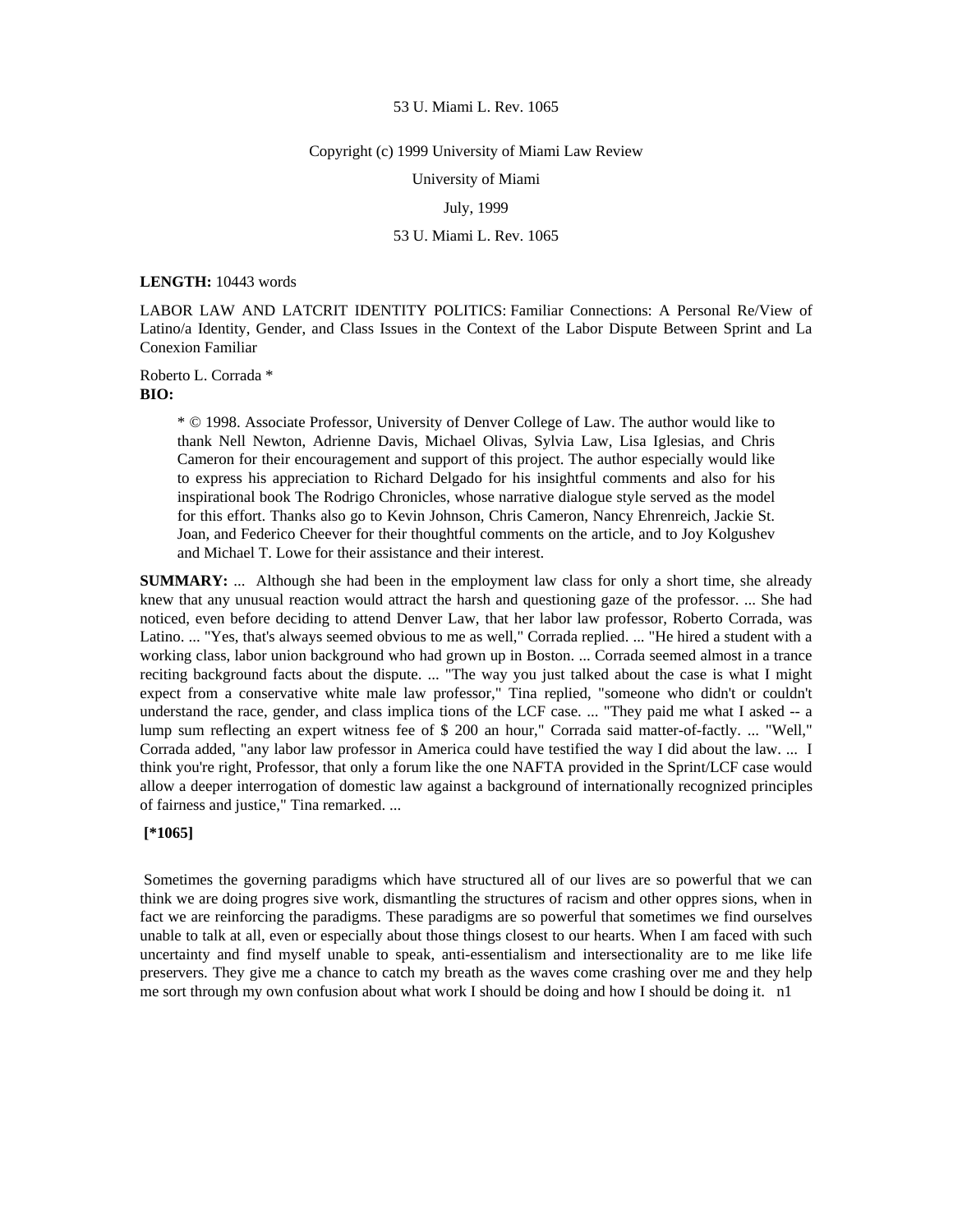Tina Romero struggled to relax her face so as not to draw attention to herself. Although she had been in the employment law class for only a short time, she already knew that any unusual reaction would attract the harsh and questioning gaze of the professor. She always arrived pre pared, but, like most law students, Tina tended to avoid professor/stu dent dialogue in the large classroom setting. The dialogues were so short and impersonal and often seemed to be orchestrated by the profes sor to elicit a narrow, technical, fill-inthe-blank response. She tried again to relax, look attentive, and hope for the best.

As the professor droned and her mind wandered, a sense of dis placement crept over Tina. How strange for her to be in this classroom in Denver, Colorado. In distance it seemed just up the road from home, **[\*1066]**  but was in fact quite far, both in time and culture, from her native Las Vegas, New Mexico. She had completed her undergraduate and post graduate education at the University of New Mexico, and she deeply missed her old community. Still, Tina knew that to grow she ultimately would have to leave New Mexico (if only for a brief while), because this opportunity to attend the University of Denver Law School would allow her to stretch her legs without wandering too far from her beloved state. It didn't hurt, of course, that she could continue her postgraduate degree in Labor Studies here by concentrating on labor and employment law.

She had noticed, even before deciding to attend Denver Law, that her labor law professor, Roberto Corrada, was Latino. His name had initially sounded familiar, but she gave up trying to place it. She remembered calling him once to inquire about labor law at DU, and had been pleased with the answers she received: both labor professors at DU had an interest in NAFTA, and the school offered opportunities for directed research and internships -- possibly even a field placement in Mexico.

But for Tina, the big surprise at law school was not the labor curric ulum; she was, after all, already familiar with many of those topics. The surprise was how little the Latino students there had in common. Tina had dropped out of the Hispanic Law Students' Association simply because of the dearth of Chicanas involved in the organization. And the Law School itself was largely populated with white students from the upper middle class and higher.

Tina had not expected this. She knew it would not be the Univer sity of New Mexico, but wasn't Colorado's Hispanic population around 20%? She realized early on she would simply have to stick it out and get her degree, then wait to see what would happen.

"Ms. Romero, how does the systemic discrimination case differ from the ordinary indirect evidence case set out in McDonnell Doug las?" asked Professor Corrada suddenly. Jarred violently back to real ity, Tina realized she had let herself drift, and the professor had seen his opportunity. "The systemic case is premised on a statistical showing of discrimination," she blurted out.

There was a tense, momentary silence. Then the professor said, "That's exactly right." There was no indication of approval except for this flat, direct statement, and he returned to his lecture.

Tina returned to her thoughts. She had completed the first year of Law School satisfactorily though not without the standard anguish. She could not understand why the process of learning the law had to be so competitive and hostile, almost more like a war than an educational experience.

 **[\*1067]** During her second year, Tina dutifully signed up to take employ ment law with Professor Corrada. After about two weeks of class, she had suddenly recalled why the name seemed so familiar. She had encountered his name in some testimony about NAFTA that she had read in a postgraduate class. She vaguely recalled that Professor Cor rada had testified as an expert in a NAFTA case stemming from the labor side accord between the United States and Mexico. While attend ing law school, Tina had discovered that the proceedings of that hearing (including the testimony) had been reproduced in a book entitled The Effects of Sudden Plant Closings on Freedom of Association and the Right to Organize in Canada, Mexico, and the United States (1997), released by the Commission for Labor Cooperation. Two weeks before her employment law class began, she sat down and read the testimony again.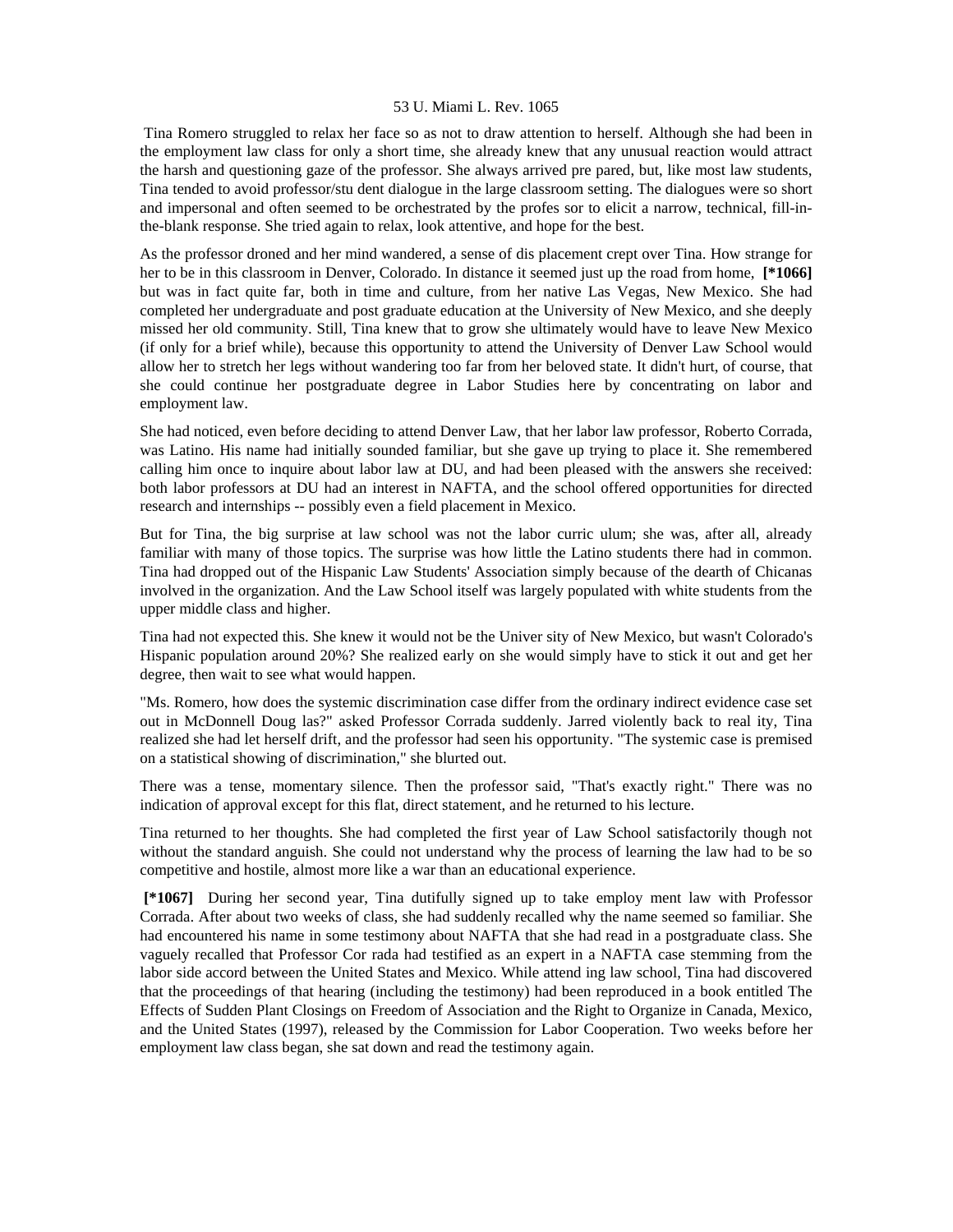The NAFTA case concerned a dispute between Sprint Corporation and La Conexion Familiar (LCF), a small Hispanic telephone company that Sprint had acquired and converted into a subsidiary. LCF was a niche company designed to market long distance telephone service to Spanish speaking people. Accordingly, most of the company's workers were Latinas who were fluent in Spanish and English. The complaint (the first of its kind under NAFTA) was filed by a Mexican labor union alleging that the United States was not enforcing its own labor laws. The complaint followed determinations by both an administrative law judge and a federal district court judge that Sprint did not violate labor laws when it sold its LCF subsidiary and terminated its employees just before a union election among LCF's workers.

Tina was surprised at Professor Corrada's testimony. Apparently he had testified at a hearing in San Francisco held by the United States Department of Labor as an expert for Sprint, and had maintained that US labor laws had been properly enforced. Tina found it hard to understand how this professor could have testified for Sprint. She tried to think about why she felt this way. After all, she didn't really know the profes sor very well.

The reasons pored forth easily. Not only did this type of corporate testimony seem at odds with his character generally, Tina had noted sev eral times his decidedly progressive stand on race and employment. On one occasion he had even indicated that he was co-counsel in an ACLU case, and Tina had learned that he was currently Chair of the Board of the ACLU of Colorado. In her conversation with him prior to attending law school, she found out that he was intimately involved with the Colo rado Hispanic Bar Association, and had been chair of its public policy committee. In this role, he had become a staunch defender of affirma **[\*1068]** tive action and bilingual education. Tina wondered how someone who was so devoted to the Latino community could testify for a large U.S. corporation against the better interests of Latina blue-collar workers.

Maybe, she thought, his background was elite, upper class His panic. And wasn't he Puerto Rican? Tina noted that Professor Corrada was fairly light-skinned. She entertained the thought that he was per haps one of those paternalistic old-party Democrat Hispanics who thrived on the subordination of other Latinos because it served to lift them to positions of leadership within the community and allowed them to feel they truly knew what was best for the greater Latino population.

As the class wound to an end, Tina realized she could not stand to merely speculate about these issues. After all, if she was going to work closely with this professor on a directed research project she should learn about his perspective and his thoughts on Latino subordination in this country in advance. She would not compromise herself for aca demic opportunity.

As Tina watched the last of the students file out of the classroom, she resolved to ask the professor about his testimony in the LCF matter; after all it was a matter of public record. He was almost to the door when she gained his attention: "Professor Corrada, may I ask you a question that's not really related to the class?"

"Sure, go ahead," he said.

"Well, I don't know if you recall my background, but I have a Master's Degree in Labor Studies with an emphasis on NAFTA."

"Sure I remember," he said, nodding assuredly. "We get so few students with an actual academic grounding in labor policy. Say, this isn't about a possible directed research project is it?"

"Not exactly," Tina replied. "In my studies I came across some testimony you apparently gave on behalf of Sprint Corporation in a labor dispute involving La Conexion Familiar."

Professor Corrada suddenly looked annoyed. "Yes<elip>what about it?"

"Well," Tina continued, trying to keep a nervous flutter from her voice. "I wanted to know whether it was really you who had testified."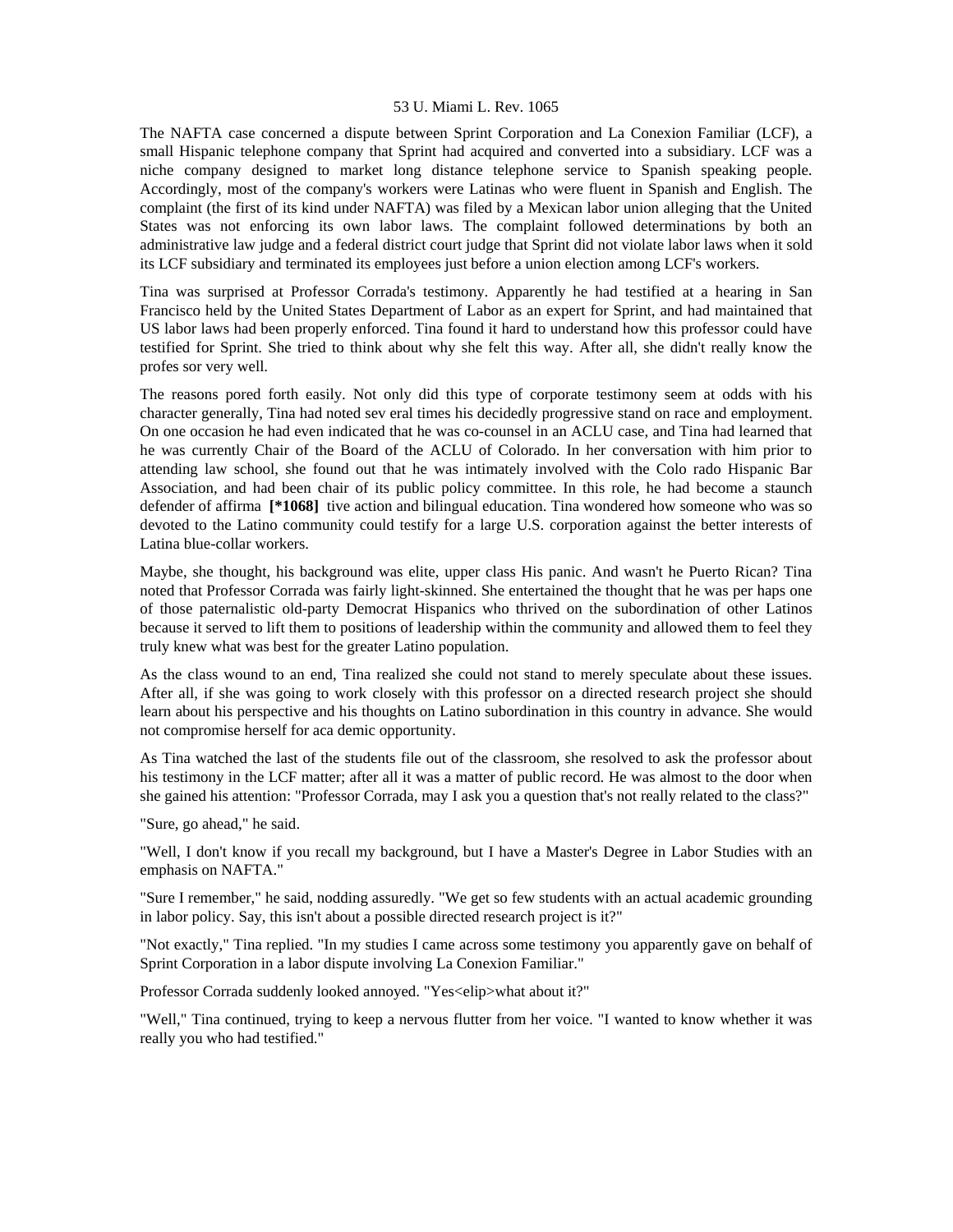"Well," he said, "Roberto Corrada is not a very common name. In fact, my father says all Corradas in the world are related. Yes, it was me." He paused for a moment and set his books on a desk. The scowl disappeared from his face. "Do you find that surprising?"

"I do find it somewhat surprising given that everything I know about you suggests that it should have been more likely that you would have," she got courageous, "that you should have testified on the other **[\*1069]**  side, and not for Sprint." She folded her arms in an act of unintended defiance.

Corrada put his hand on his chin and stared at her. Tina couldn't tell if his look was approving or disdainful.

"It's true," he said. "My general predilections are in favor of work ers and certainly the Latino community, but it's not as easy as that."

"What do you mean?" Tina asked.

"It's kind of a complicated story," he replied, the scowl returning to his face. "But look, I'm not doing anything for the next hour and a half, and I'm famished. This class really takes it out of me. If you have a minute to get a bite at the cafeteria, I'll explain what I mean."

Tina's classes were completed for the day, and although she had wanted to get a head start on tomorrow's tax reading, she simply had to hear the professor's story. "I guess I could use some coffee," she said.

As they walked to the cafeteria, Tina wondered how much of Cor rada's explanation would be selfjustification. She simply wanted to know the truth about the situation. Maybe he was not proud of what he'd done. If that were the case, she was probably about to hear a series of half-baked rationalizations. She had seen this before in some Hispanics in Colorado and New Mexico who seemed unable to reconcile their upper-class Mexican roots with their strong feelings for their subordinated brothers and sisters in this country. How many times had she witnessed these Hispanics (who were usually lighter-skinned) run for statewide office, begin their campaign with a heavy message of eco nomic justice for Latino blue collar workers, only to have the message become diluted and then fade altogether when they became politically successful. This success meant more money from outside sources and outside consultants who advised that strong stances, in this day of the moderate voter, were political suicide. "After all," the consultants would say, "the people in your community will vote for you no matter what."

Tina bristled at the thought, but chastised herself for her own strongly held stereotype. She shouldn't fall into the majority trap of making such generalizations on the basis of the color of one's skin. There were plenty of light-skinned Latinos in both Colorado and New Mexico who were among the strongest supporters of the community. Nonetheless, she feared that she might have struck a chord that Professor Corrada may have preferred not to hear.

As they waited in line, Professor Corrada began to talk. "Did you know I'm Puerto Rican?" he asked.

"Yes, I had heard that you are," Tina replied.

"I think a lot of Chicano students come here and see there's a pro **[\*1070]** fessor named Roberto Corrada, but when they meet me they don't know what to make of me. I think they think I'm from Spain or South America," Corrada said.

"You could be of Mexican descent or from Latin America," Tina replied. "I think most of us know not to decide simply on the basis of color," she indicated somewhat hesitantly.

"Some people have even said to me, you don't look Puerto Rican, but I am Puerto Rican, proudly, and my family goes back for generations on the island."

"No lo crees," joked Guillermo the grill chef, as if on cue. Guil lermo was from Mexico, and he obviously enjoyed teasing Professor Corrada about almost anything, at any opportunity. Today he was in a particularly jovial mood, but it was clear that he didn't know what Cor rada was talking about.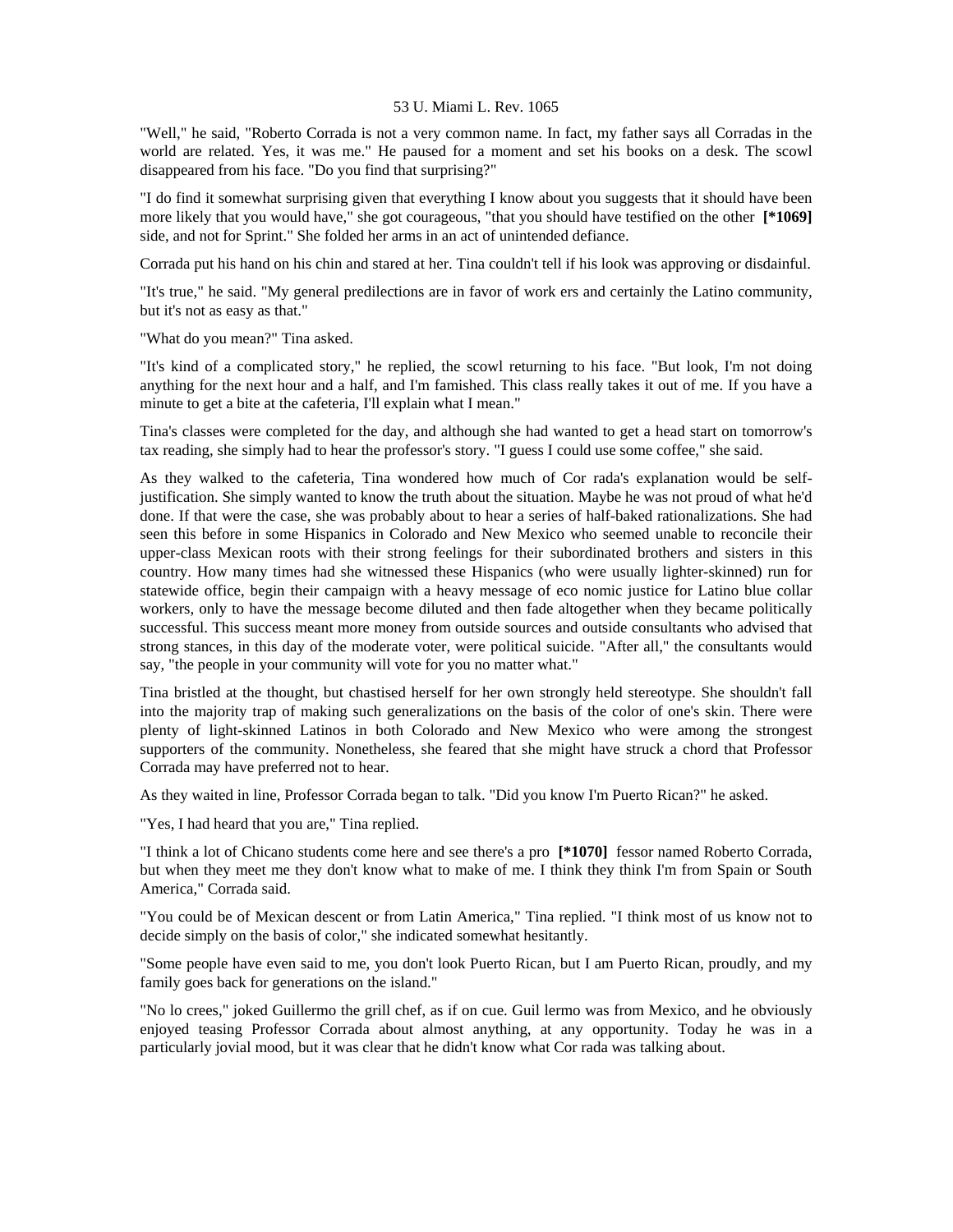"Quiero queso americano hoy, no el provolone!" yelled Corrada over the sizzle of the patties on the grill. He then glanced back at Tina and said "What was I talking about?"

"Proudly Puerto Rican," Tina remarked.

"Oh yes. Right. But clearly of Spanish descent. That was always important in my family. Everyone in my father's and mother's families were intimately familiar with Spain and its culture. My father could trace his roots to the town of Infiesto in Northern Spain, and, in fact, I've been told that if you go to that town and say that you're a Corrada the townspeople will welcome you back as if you're long lost family. My mother is less clear about her roots, but apparently her mother's family comes from around Barcelona."

"I don't mean to interrupt, Professor," Tina said delicately, "but what does all this have to do with your testimony at the NAFTA hearing?"

Professor Corrada looked seriously at Tina and said, "Everything. I learned very early that my family was considered to be, at least some what, among the island's elite. My great grandfather, Jose del Rio, had a hand in founding the Statehood Party, one of the island's big political parties. My uncle Baltasar served as Resident Commissioner of Puerto Rico-the nonvoting representative to the U.S. Congress-in the 1970s. My uncle Alvaro is a bishop on the island, and seemingly always in the news trying to quell some controversy or another for the Catholic Church."

Great, Tina thought, he's a light-skinned Hispanic whose family is among Puerto Rico's elite and so it was easy to testify in behalf of a major U.S. corporation. Could it be as easy as that?

"So," Tina interrupted softly, "your family's elite status has some thing to do with your connection to Sprint?"

 **[\*1071]** "No, of course not. Again, it's not that easy," replied a somewhat frustrated Corrada. "First of all, I didn't say they were among the elite, I said somewhat in the elite. Believe me there are some very wealthy, incredibly influential old-time Spanish families on the island. I wouldn't say we're quite in that league, although we certainly seem to have had some influence. But my family history is not as simple as all that, which makes things all the more confusing." Tina resolved not to interrupt Cor rada again during his recital of family history. Corrada continued, "My family's history contains some harrowing stories of difficulty and hard ship as well. Both of my grandfathers worked very hard for what they got. My father's father was a farmer, growing sugar cane and tobacco, among other things. My father never really had very much growing up because he had thirteen brothers and sisters. Fortunately, the one thing valued in his family above virtually everything else, except perhaps reli gion, was education."

"My mother's father grew up poor. His childhood playmates were poor sons and daughters of Chinese immigrants. He struggled and saved and ultimately built a successful business."

Corrada suddenly stopped. "I'm sorry Tina, I didn't mean to be short with you a second ago, but you've hit on matters that are very close to my heart. Family stories are difficult to verify. I'm sure what I've just said is not completely accurate, but it's what I have in my head," he continued, gazing through the cafeteria window. "I have always been conflicted in some way about my class and racial roots in Puerto Rico. For example, despite stories of hardship, all of my father's and mother's siblings went to college. And while everyone knows that the Spanish came to Puerto Rico and over the years intermarried with African and indigenous peoples or Tainos who were subordinated first by the Spanish and then by the Americans, does this description of inter marriage leading to racial assimilation encompass my family?" Corrada shrugged. "I'm not so sure. It's true that my great grandfather, Candido, was a captain of the Spanish militia in Morovis during the Spanish- American war. His brother, Rodrigo, I am told, fought against Teddy Roosevelt in Cuba. But there seems to have been a lot of intermarriage within the family itself. My parents are second cousins; they share a maternal great grandmother. My father's parents are first cousins; they received a special dispensation from the Pope in order to marry. As far as skin color is concerned, I'm fairly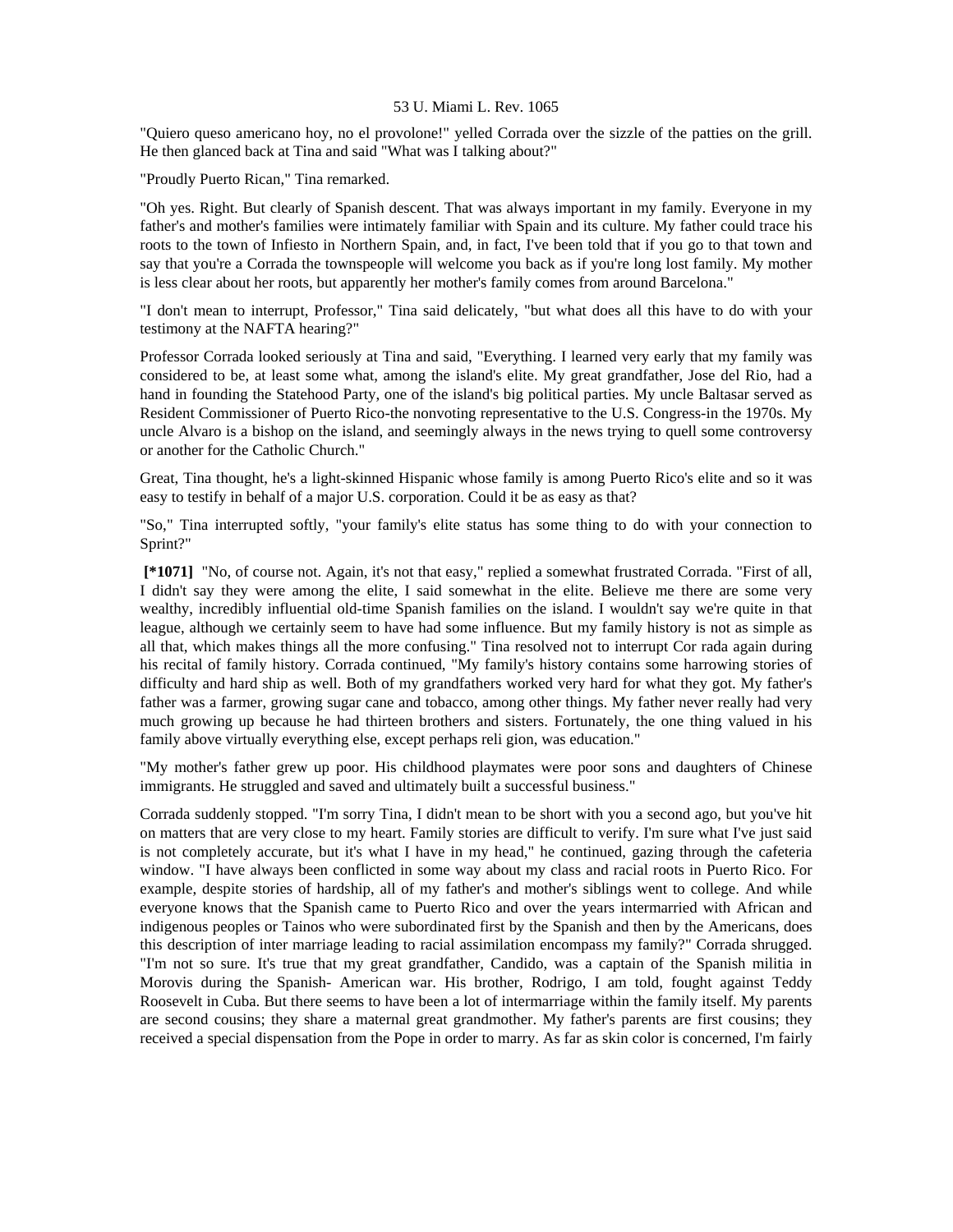light-skinned, and some of that seems to have been engineered, more or less. I'm Puerto Rican and have always identified that way, but I have always felt myself to exist on some kind of race border."

Tina was slightly taken aback by the professor's frankness about **[\*1072]** his background. "I really had no idea, Professor," she said thoughtfully. "But I suspect strongly that a lot of that goes on in Mexico where my antepasados are from. All you have to do is look around. If social con ventions did not discourage racial intermarriage, I suppose everyone would look more or less the same by now. I also think it's no coinci dence that the whites are in the elite class governing Mexico, while the darker-skinned Mexicans are, by and large, in the worker class."

"Yes, that's always seemed obvious to me as well," Corrada replied. "For example, all of the Governors of Puerto Rico have been light-skinned Spanish men. But as I'm discovering as I get older, it's really not as simple as all that. I vividly remember conversations with my father about my heritage and how intermixed we Puerto Ricans are culturally," Corrada said. "On several occasions my father told me not to forget that we are an African culture. Our poetry, music, and dance are mixtures of Spanish and African, heavily favoring African rhythms. Everyone in Puerto Rico dances; they all know the same dances and songs, and that knowledge does not appear to vary according to class like it does in the United States." Corrada hesitated and looked at Tina as if he were conveying information that it would be almost impossible for her to understand.

"What I mean," he said to Tina, "is that race and class relations in Puerto Rico are in some ways the same, but also in some ways very different from the way they're viewed here in the United States." He thought for a moment then continued, "I'll give you another example. Growing up, my idol, and I really had only one, was Roberto Clemente. One of the greatest baseball players to ever play the game, Clemente was a legendary hitter who could hit for both average and power. But as good a hitter as he was, it paled in comparison to his ability to play the field. He could catch the ball from virtually anywhere in right field and had a cannon for an arm-both powerful and accurate. And Clemente was black, but honestly I didn't know that. It's not that I was not cogni zant of his being black and my being white, but we were both Puerto Rican. Puerto Ricans had been excluded from major league baseball and were relegated to the Black Leagues. One of the greatest baseball play ers ever - possibly better than Clemente - was a Puerto Rican named Pancho Coimbre. The exclusion of Coimbre from the Major Leagues is an injustice that every Puerto Rican feels regardless of color. In that sense both white and black Puerto Ricans are and have been raced and erased," Corrada exclaimed.

"Of course, I have not lived my life exclusively in Puerto Rico. My father was in the Air Force, and so we've lived all over, but only occa sionally in Puerto Rico," Corrada said. "That served to accentuate my **[\*1073]** internal conflict regarding class and race. On top of the conflict related to my race and class roots in Puerto Rico, there is a more supreme con flict involving whether I'm more American than Puerto Rican."

"You know you might be both," Tina said, a hint of compromise in her voice. "Aren't all Puerto Ricans citizens of the United States? Why should you be any more conflicted than me, for example? I'm both Chicana and American."

"Exactly," agreed Corrada. "You have a double consciousness because of your identification as an American and as a Chicana - two different communities and two different perspectives. But you live more or less comfortably in both communities. For example, you know American norms and customs because you grew up here. Also, you're comfortable in the American Chicano community because you all share a common bond of both race and place identity within that community. What I'm talking about is different. What if your entire family was in Mexico, meaning all of your family stories were about Mexico? But then, say, your immediate family moved to Boston, then Chicago, and then Dallas, but you still spent about roughly one third of your life in Mexico. This kind of existence, trust me, leads to a truly bordered iden tity construct accompanied by a hypersensitivity to similarities and dif ferences between cultures," Corrada concluded.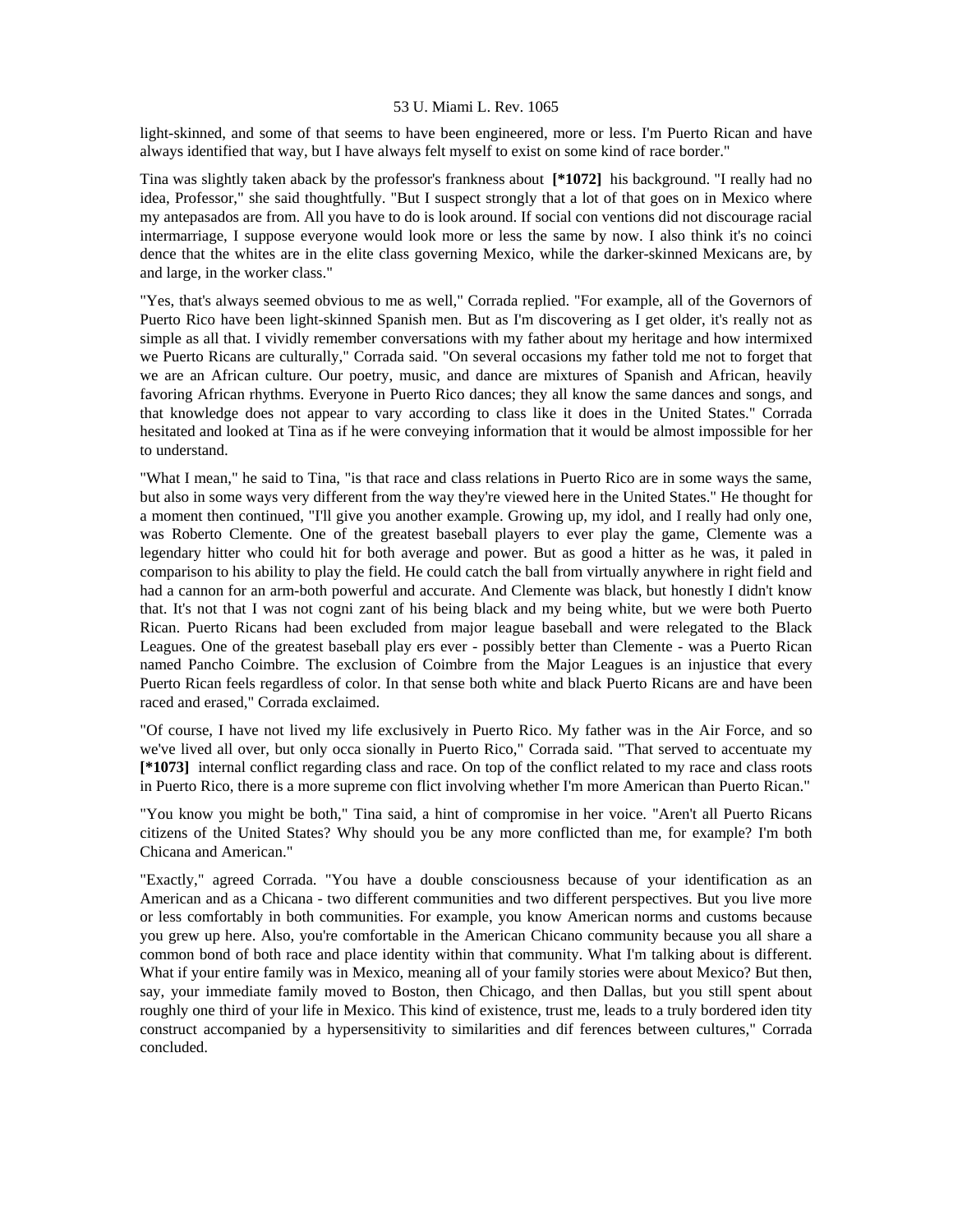"What my straddling of Puerto Rican and American homelands has done for me is make me feel ill at ease in both places - uncomfortable both in the United States or in Puerto Rico," he said as a deep frown spread across his face. "Of course, the constant kidding I took from two of my "Independentista" aunts - Panchy and Ita - didn't help. They sometimes affectionately called me "pitiyanqui," a term of derision for Puerto Ricans who buy into imperialist American ideas, because of the various U.S. influences in my life."

As Corrada paused briefly, Tina took another sip of her now luke warm cup of coffee. I wonder what all of this has to do with Sprint and La Conexion Familiar. Is it that the professor had no appreciation for the race and class aspects of that dispute? That would be hard to believe regardless of all the deep culture and identity clashes in his own back ground. Still, maybe that's what he's getting at, she thought.

Tina's momentary attention lapse must have been detected by the professor because he then said, "I realize our time is getting short, so let me skip ahead a little to show you how this identity conflict has played out in my professional life. I entered law school in the early 1980s thinking that I would like to become a labor lawyer. I was on the debate team in college, and had twice debated topics having to do with labor unions or unemployment. I found the field of labor relations interesting. **[\*1074]** My sympathies were generally progressive and so I thought that I might work for a labor union. But, of course, I had no family history of union activity. None of my relatives had, to my knowledge, been in a union. In addition, I myself had very little, actually no, experience with labor unions. In college, I had floated from one minimum wage job to another and was never presented with an option to join a union," Corrada recounted as he stared forlornly at his long-cold cheeseburger.

At least the professor was on the East Coast, Tina thought. If it hadn't been for a close uncle of mine who left New Mexico for a job in Los Angeles, where he ultimately became a shop steward, I, too, would not have ever thought about the field of labor relations. "But surely there were professors at your law school who knew about unions," Tina asked.

"Oh, yes, in fact the professor who taught labor at my law school had substantial ties to unions. I applied to be his research assistant toward the end of my first year," Corrada replied.

"Well, what happened?" Tina asked.

"He hired a student with a working class, labor union background who had grown up in Boston. As I asked fellow students about their summer jobs, I discovered that most of those with paid clerking posi tions or with summer internships with labor unions were from families with long ties to the various unions headquartered in Washington, D.C. It was easy for me to stereotype labor unions as places where white kids from working class families with union ties went for jobs. In fact, I cannot recall ever seeing a person of color in a position of authority in a labor union the entire time I was in law school."

"Wait a minute," Tina interrupted, "surely you're not going to sug gest that a management labor job was easier for you to find than a labor union job."

"In a way it was easier to find a management job," Corrada replied conspiratorially, "because it looked easier. Think about it. The big firms come to campus every fall to interview. You don't have to know anyone or ask anyone for an interview. You simply dump your resume in a pile, and, if selected, you interview with firm representatives on campus. It's the same process that occurs here at DU, but I was apply ing for labor jobs in the mid-1980s, the golden era of law firm hiring. I had done well enough (earning high grades and membership on the law review) after my first year to secure a number of interviews. I'm sure I also benefited from some affirmative action. Although my resume did not indicate that I was Puerto Rican, my name and fluency in Spanish was probably enough to get me the benefit of the doubt."

"I remember that the interviewer from one of the large firms at **[\*1075]** which I interviewed was a lightskinned Hispanic woman. A partner in the firm, she actually knew more about Puerto Rican politics than I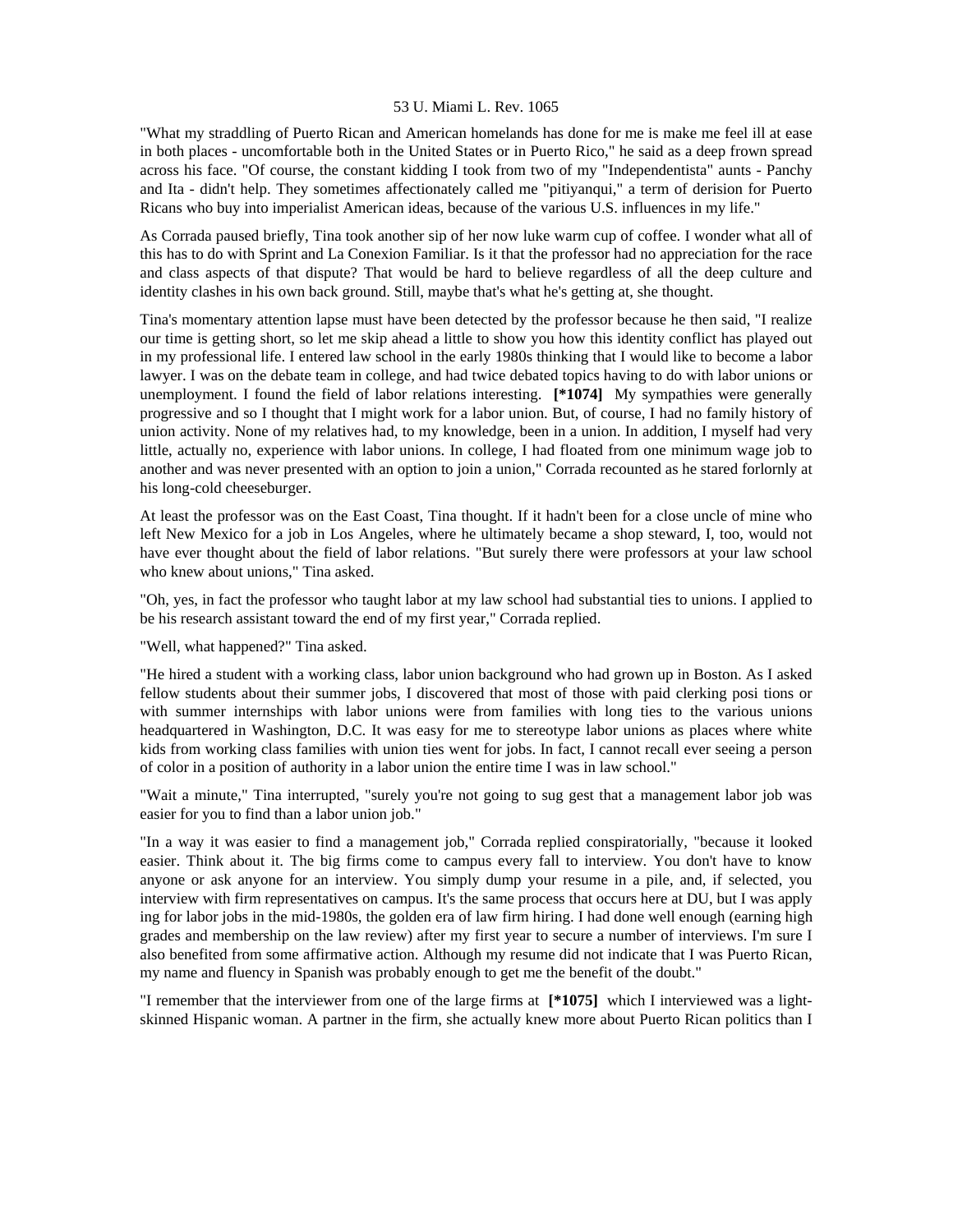did. It turned out her husband was a lawyer at another large firm and he apparently did a lot of work for the government of Puerto Rico," Cor rada recounted.

"So you thought that large corporate law firms had more Latinos in them than did labor unions," Tina remarked. Surely Corrada could not have been that na<um i>ve!, she thought.

"No," replied Corrada, "but people are swayed by their actual experiences, and I couldn't help but be impressed by a large firm with a Latina partner. Our talk about Puerto Rico was an unexpected surprise and made me feel very comfortable in the interview. When the firm offered me a job as a summer associate, I quickly accepted it. I eventu ally accepted a permanent offer from the firm." The seduction of the large corporate law firm, Tina thought. She had heard about it, but had managed to circumvent it herself by eschewing the on-campus interview process.

"I thrived as a management labor lawyer. I especially enjoyed the advice side of the practice," Corrada continued. "There were the diffi cult times as well, but for the most part it was a good experience. I felt that the firm partners with whom I worked cared about me as a person and about my development as an attorney. Even though I was a member of the Hispanic National Bar Association, I basically forgot that I was Hispanic at all," Corrada recalled. Tina nodded, so Corrada went on: "So I wasn't particularly suspicious when I was asked to be an expert witness for Sprint Corporation in December 1995. I remember asking what being an expert witness would entail? I was told that it was rela tively straightforward because the issue in the hearing was whether U.S. labor laws had been enforced. I found out that the hearing was being held by the U.S. National Administrative Office because a Mexican labor union had filed a complaint pursuant to the NAFTA labor side accord."

Tina looked at Corrada eagerly -- this was finally what she had been hoping to hear about.

"I said I would review all available material in the matter to deter mine whether I would be comfortable serving as an expert witness at the hearing. A few days later I reviewed some briefs filed by both sides in the case as well as copies of an injunction decision by a California fed eral district court judge and a decision on the merits by an administrative law judge (ALJ). According to all of the documents, Sprint purchased an entity called La Conexion Familiar, (LCF) in 1992. LCF was a tele **[\*1076]** communications reseller that had been based in San Rafael, California," Corrada said.

"I thought LCF was based in San Francisco," Tina said.

"No. Sprint moved LCF to San Francisco," Corrada answered. "According to the ALJ decision, Sprint wanted to expand LCF and wanted to be closer to a large labor market of Spanish speakers who could be trained as telemarketers. The decision also noted that at about this time, Sprint discovered that fifty employees, a large majority of the workforce, were undocumented immigrants. Sprint instituted a rescis sion lawsuit to stop the sale of the business. They eventually completed the purchase, but paid substantially less money. In addition, because of the lawsuit, which was a dispute with the former owners of LCF who had been retained by Sprint, Sprint cancelled the employment agree ments it had with the former owners and replaced them with Sprint managers."

"So, what happened to the undocumented workers after all that?" Tina asked.

"I don't know," said Corrada, "the documents didn't discuss the issue any further."

"You know, a cynic might suggest that Sprint used the issue of the undocumented workers to get a better deal and to create an opening for them to dismiss the former owners in favor of their own internal manag ers," Tina stated wryly.

Corrada winced slightly. "I suppose someone could possibly infer that from the facts, but it did not seem to be a contended issue, and there was no direct evidence."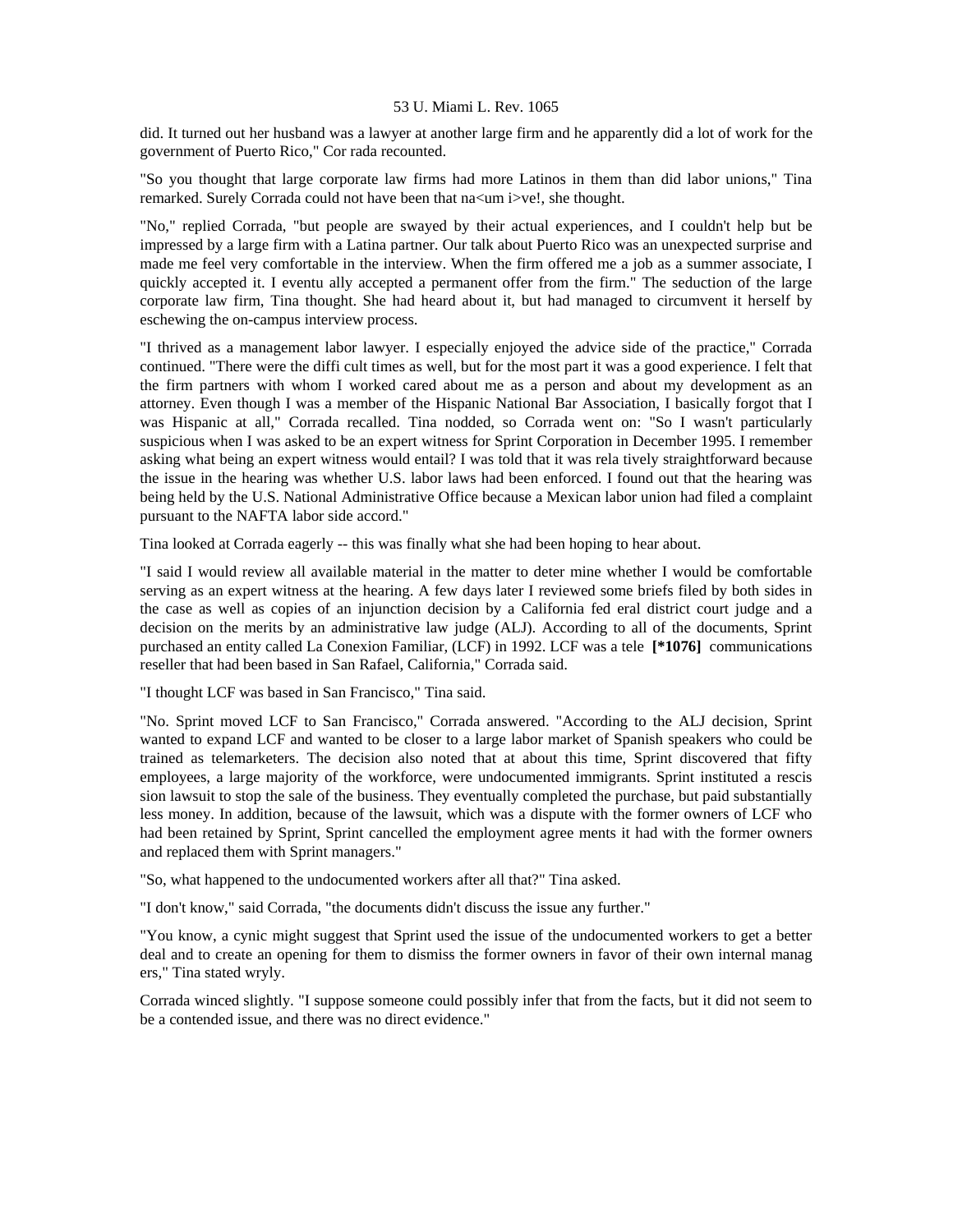"What were you thinking when you read this?" Tina asked, shifting the conversation away from uncomfortable ground.

"Well, like you, I was concerned about this first part. I knew from a colleague of mine, Cecelia Espenoza, that the prohibitions on the hir ing of undocumented workers were often manipulated by companies to the detriment of these workers, but I continued reading anyway," said Corrada. "The ALJ's opinion recounted some basic facts. Essentially, LCF was a "niche" telemarketing business which targeted the Latino community and attempted to sell long distance service to recent immi grants who spoke only or primarily Spanish and who frequently made long distance calls to family or friends in Mexico. LCF was advertised and marketed as a business "by Latinos for Latinos," and was designed to appeal to customers who felt more comfortable communicating by telephone in their native language. Thus, its telemarketing and customer service representatives spoke entirely Spanish. The customers' bills were also in Spanish. Based on the influx and the expected continuation **[\*1077]** of a pronounced increase in the migration of Spanish speaking immi grants into the United States, Sprint management predicted growth in LCF's operations."

Corrada seemed almost in a trance reciting background facts about the dispute. "In early 1994, LCF started to perform below projected levels financially and Sprint became concerned about the profitability of the enterprise, but at about the same time the Communications Workers of America started to receive complaints about LCF including allega tions of unfair treatment and failure to pay promised sales commissions. The union began an organizing campaign and there were instances of interrogation and threats of plant closure."

Tina shook her head. "Didn't this bother you, Professor? You're so adamant in your labor law classes about interrogating employees and threatening plant closure."

"Yes, that's right, although you well know there are exceptions to those rules. There are times when you can poll employees anonymously and even times when you can predict plant closure, but I was concerned about whether those exceptions were applicable in this case. However, the ALJ did conclude, based on this evidence, that Section  $8(a)(1)$  of the NLRA, preventing employer interference with union organizing, had been violated, and therefore, issued a cease and desist order. This seemed proper if the activity was widespread and encouraged by man agement. Remember, my task as an expert was to testify whether U.S. labor laws were enforced. I remember thinking to myself, so far so good."

"But wait a minute, Professor," Tina said, "I thought the ALJ had ruled in favor of Sprint."

"That's right, he did," Corrada replied, leaning over the table, "but on the bigger issue involving whether Sprint had violated Section 8(a)(3) of the Act which prohibits discrimination in terms and conditions of employment based upon union activity. This is the section of the law that prevents an employer from discharging employees because of their involvement with a union. In certain circumstances, this part of the law prevents employers from making business decisions based on union organizing activities. Since Sprint closed LCF in July of 1994, this part of the Act was much more important to the union," emphasized Corrada.

"Wouldn't the evidence of threats of plant closure be enough to support a finding of a violation?" Tina asked.

"Not necessarily," replied Corrada, "despite such evidence, the ALJ must determine whether the employer would have done the same thing even absent union activity. In this case, a substantial amount of evi dence existed showing that LCF was losing an enormous amount of **[\*1078]** money. For example, instead of turning a projected profit of some \$ 12 million, LCF lost several million by early March 1994 and was pro jected to lose several million more by year's end," Corrada emphasized.

"But isn't it true that Sprint has no unions and that it's been rela tively aggressive in trying to maintain a nonunion work force," Tina pressed.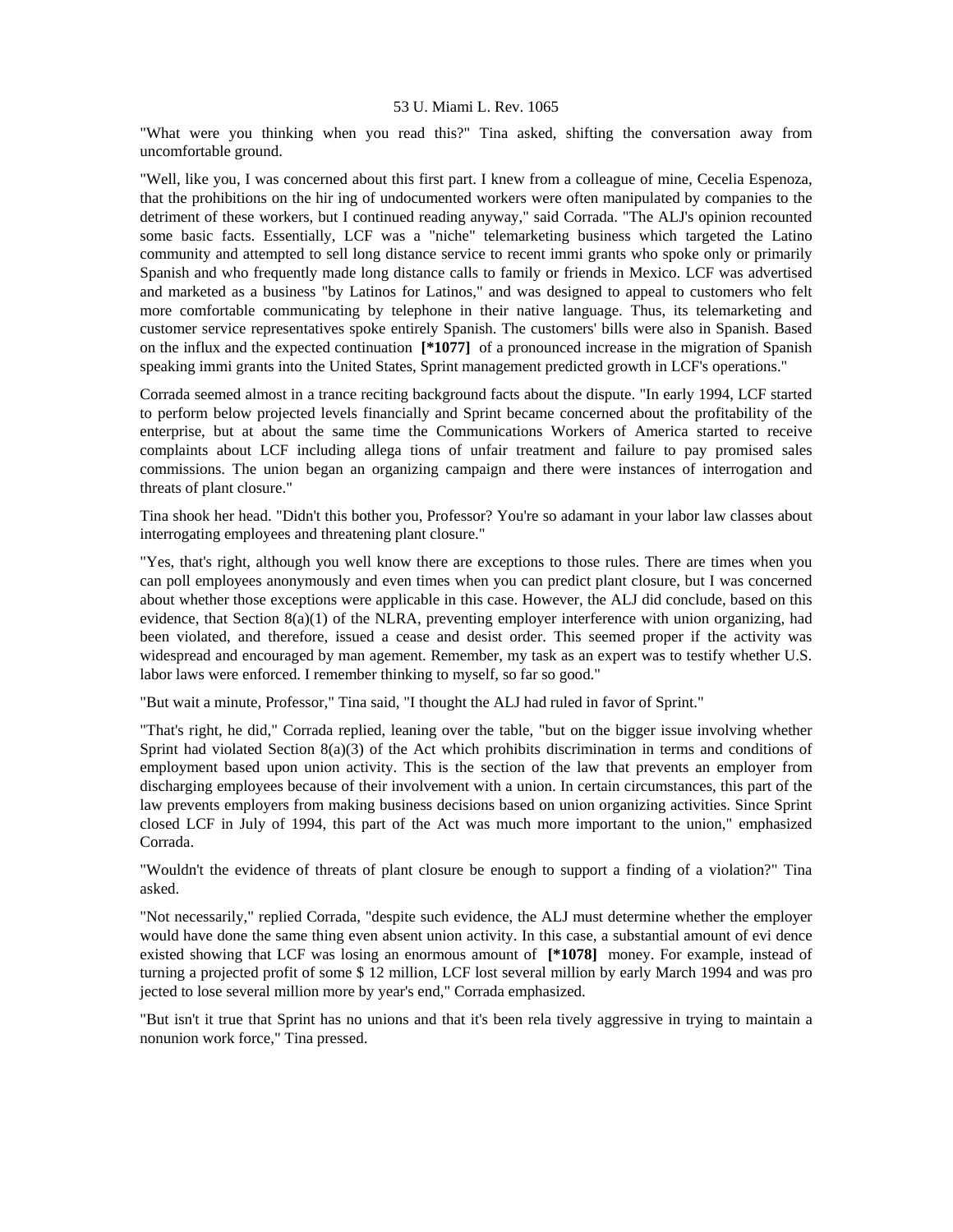"I had heard that, Tina, but had seen no evidence in NLRB or court decisions," answered Corrada, "and in any case taking a stance against unionization is not unlawful."

"Yes, but if Sprint didn't like unions wouldn't that diminish their incentive to prop up a failing division? Couldn't the discrimination have been that Sprint didn't approach LCF the same way it would have approached a losing division with potential that wasn't the target of a union organizing drive?" Tina queried.

"That's a really good point and it certainly would have been rele vant in this case," said Corrada, warming to Tina's enthusiasm, "but while the union alleged this, neither the union or the NLRB presented much evidence of it. Admittedly, though, that type of intent is almost absurdly hard to prove. In addition, Sprint submitted a lot of evidence regarding exploration of alternatives that would have helped LCF, including a sale to another company and possible relocation."

"Surely some of the evidence caused you concern on the merits," Tina insisted.

"Yes," replied Corrada, "I became concerned when I found out that a Sprint labor relations manager had postdated a letter to make it look like a particularly critical economic decision had occurred sooner than it actually did. In addition, when LCF was closed, part of its customer database was transferred to Dallas, Texas where additional Spanish speaking telemarketers were hired to handle the influx. But you should remember what I had been asked to testify about, whether U.S. labor laws had been enforced."

"I understand," Tina said, "but isn't that all wrapped up with the decision on the merits of the dispute?"

"Yes, of course," replied Corrada, "but I was very focused at the time. I had not been asked how I would decide the dispute; rather, my role was to be a judge more or less, one who would give no real defer ence to the ALJ or the federal district court judge who had actually decided aspects of the dispute on the merits. So, for example, could I say that a reasonable decisionmaker would reach the same result that the ALJ and the district court judge did in this matter? But my charge was also broader. I wasn't asked simply to review what the judges had ruled in the matter, but I was asked to discuss whether U.S. labor laws had [\*1079] been enforced. That meant I would have to review the National Labor Relations Board's approach to the case. I had to ascertain whether they had prosecuted the case in their usual manner or if they were dogging it, merely going through the motions."

"So what was your view, then, of the NLRB in this case?," Tina asked.

"Well the General Counsel of the NLRB was Fred Feinstein. In prior administrations and with prior Generals Counsel (GCs), I certainly would have had grave concerns about enforcement. Indeed, under some GCs an enforcement action in this case may have never even been brought. However, under Feinstein, the NLRB prosecuted this case heavily, including seeking a 10(j) injunction in federal district court, which is an extraordinary move in any NLRB case."

"So, based on all of this, you agreed to testify as an expert?" Tina asked. Tina tried to mask her disappointment. She thought staring out the window might help, but she found herself saying, "I guess I'm a little disappointed."

"Really, why's that?" Corrada asked.

"The way you just talked about the case is what I might expect from a conservative white male law professor," Tina replied, "someone who didn't or couldn't understand the race, gender, and class implica tions of the LCF case. But I would expect more from you. Why didn't you pass this up? Was it the money? Surely they paid you plenty," Tina said accusingly.

"They paid me what I asked -- a lump sum reflecting an expert witness fee of \$ 200 an hour," Corrada said matter-of-factly. "Certainly the money was good, but could I have passed it up if I had problems agreeing to serve as an expert? I like to think so. It's certainly true that I would not have been an expert witness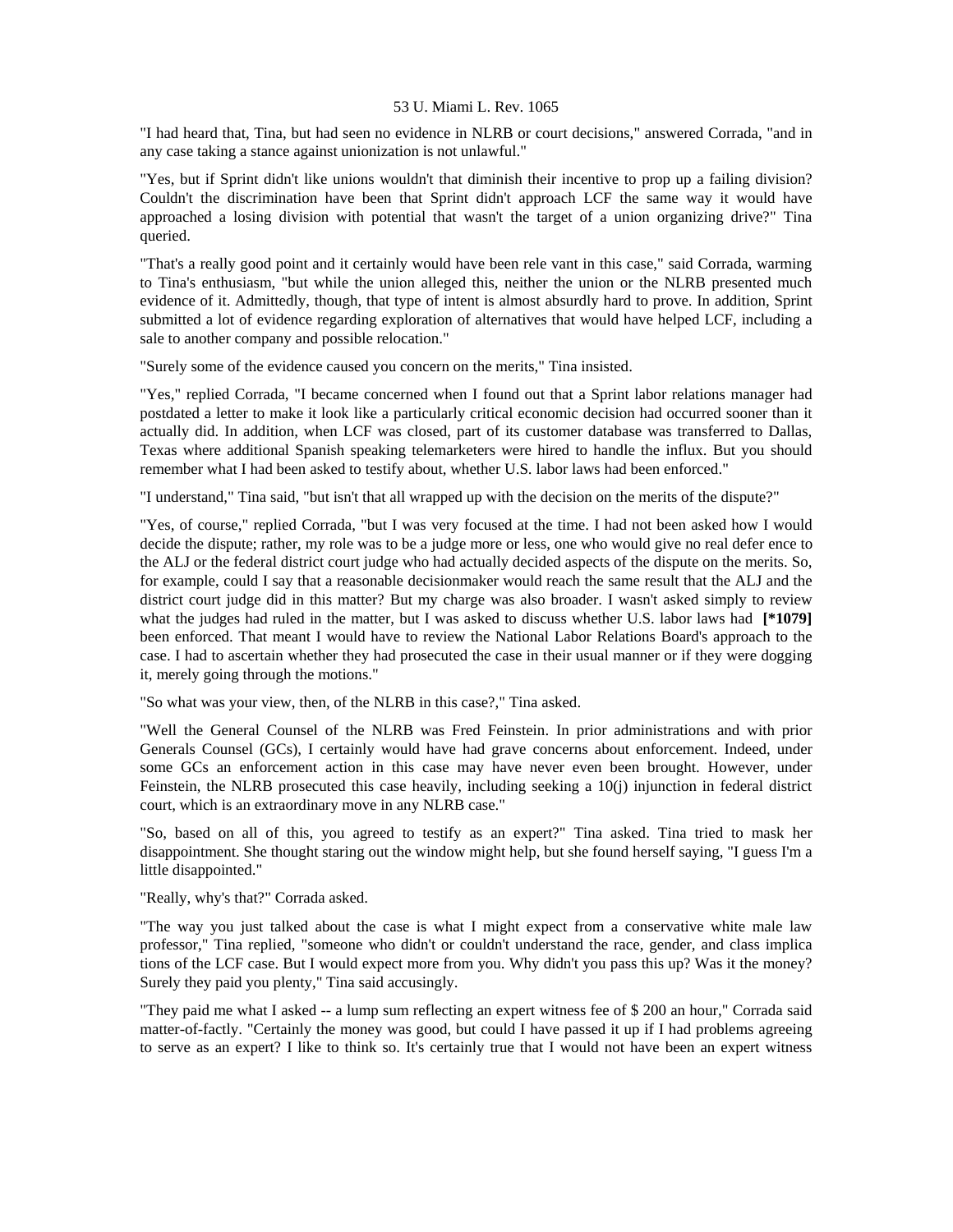without the pay, but in my mind, while the money was necessary, it was not the only factor in my agreeing to testify," Corrada stated.

"You hit on the harder question, Tina. The fact that this dispute impacted Latino workers had not completely escaped me. I had some inkling that I was called to be an expert at least in part because I was Latino," Corrada continued. "I certainly did not want to play into that too much. In fact, I remember resenting it when I was invited to inter view at some law schools who apparently only wanted me on their list so that they could say they had interviewed a Hispanic candidate," Cor rada said firmly.

Surely the professor knew he was being used, thought Tina. She tried hard to temper the question that followed. "Do you think you would've been called if the dispute involved no Latinos?," Tina asked.

 **[\*1080]** "I might have been. Remember, I had been a management labor attorney, and there aren't very many with that background in academia," Corrada remarked. "But I concede your point. It's probably true that I would not have been called to testify in a non-Latino matter. That's why I thought I was reviewing the facts carefully before agreeing to testify. As I read the relevant documents I discovered that there were Latinos on both sides of the dispute. The President of the LCF subsidiary, for example, was Maurice Rosas. Many of the managers involved in the dispute, including those who made threats of plant closure during the organizing campaign, were Latino and Latina. And, of course, the workforce was largely Latina. So I felt at least on a superficial level that the dispute was not about race in that it did not involve whites against Latinos. Rather, I viewed the dispute almost as being one among Lati nos," Corrada concluded.

Tina's face clouded over. How could she even begin to respond to such an absurd conclusion, she thought. The professor stumbled quickly on. "I know what you're thinking, Tina," he said, "but let me finish. I'm only telling you about my thoughts at the time of the dispute. My thinking has evolved, to say the least."

Tina relaxed as she took another sip of her bitter and cold coffee. "Okay, continue," she mouthed as Corrada once again took up his explanation.

"It's hard, even now, to analyze and deconstruct the real reasons why I agreed to testify as an expert in this matter. Maybe I didn't think through the ramifications much at all, but only in retrospect have tried to give some meaning to my decision. Possibly, it was because I was up for tenure here at DU and testifying as an expert is generally considered to be prestigious. Other members of my faculty had been experts in various disputes and this had seemed to be encouraged by the adminis tration. Maybe I did it out of a sense of obligation or loyalty to my old law firm. And, as I mentioned, the money was good. All of those things may have been involved, but looking back, I think two things, on a con scious level anyway, served to help me rationalize my decision to agree to testify. The first related generally, but substantively, to NAFTA itself. I remember thinking that it seemed absurd for a Mexican labor union to file a complaint about the enforcement of U.S. labor laws. The NAFTA labor side accord, after all, was pushed by American labor not Mexico or Mexican labor. As I recalled, U.S. unions were concerned that American companies would quickly move their operations to Mex ico to take advantage of cheap labor because they had no import barriers on goods coming from Mexico."

 **[\*1081]** "A fairly biased view of another country's legal structure, don't you think?," chimed Tina wryly.

"True to a point," replied Corrada. "It's not that Mexico's labor laws are necessarily deficient, but that enforcement of those laws leaves more than a bit to be desired. Thus, the labor side accord explicitly discusses enforcement. In the Sprint/LCF case, the Mexican labor union complained that the United States failed to enforce its own labor laws in a circumstance involving an enterprise made up of immigrant workers from Mexico. This is theoretically parallel to American labor concerns in Mexico, but it seemed arrogant and nonsensical to me that anyone could question U.S. enforcement of its own labor laws, especially under a generally pro-labor Clinton Administration, and also, especially, when the General Counsel of the NLRB was Fred Feinstein," Corrada added.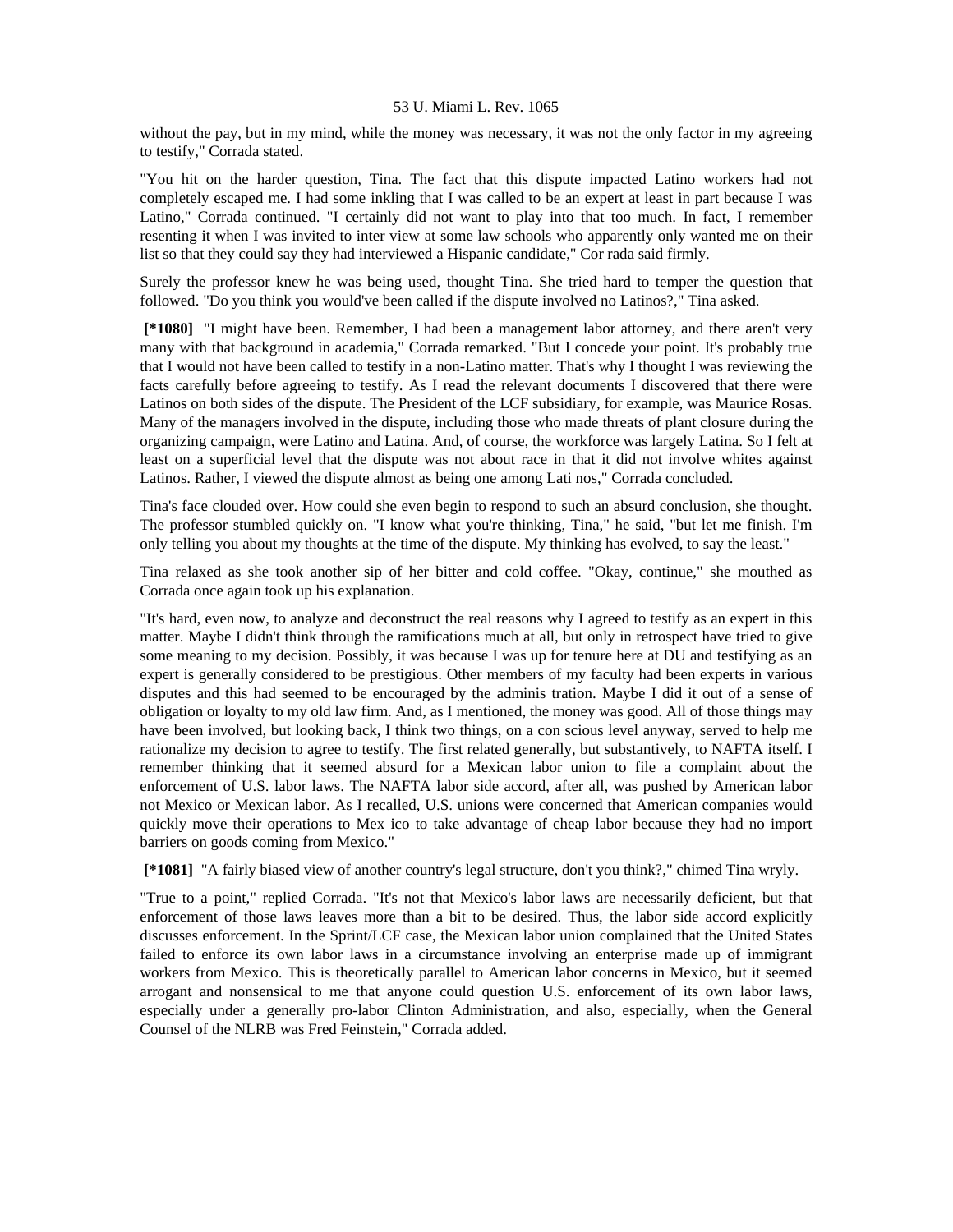"That's a very narrow view, Professor. Moreover, it assumes that our system is flawless," said Tina. "The labor side accord is really noth ing more than a political tool. As such, it should not come as a surprise that it would be used by Mexican as well as American labor workers," said Tina very matter of factly.

Corrada's face lost its twisted intensity and softened as he contin ued. "Be that as it may, Tina, I still remember feeling a great surge of nationalism at the time. I really don't usually have such jingoistic feel ings, and so I was surprised by my strong reaction in this case. In the past any feelings of nationalism have arisen only in the context of Puerto Rican Olympic teams and Puerto Rican baseball players," Corrada sighed. "The second thing that I remember crossing my mind when I was thinking about testifying for Sprint was related to my tendency to go against the grain. I dislike stereotypes about viewpoints of people of color. Many African-Americans and Latinos expect that other group members will toe the same line or express similar opinions," Corrada stated.

"That's a rather conservative viewpoint, Professor," Tina remarked. "Stephen Carter writes about this same kind of stereotyping in his book, Reflections of An Affirmative Action Baby. The view, however, is much too narrow and individualistic. The point is that blacks and Hispanics in this country have a common base of experience. You can not be black in this country and hope to somehow dodge race discrimi nation or the country's history of slavery - it's there always - an imposed constant. Is it too much to ask, then, that members of a subordinated group, especially the leaders among them, speak out against oppression and subordination every opportunity they get?" Tina questioned.

"It's a good point Tina, and I'm not quite sure how Carter would **[\*1082]** answer, except possibly to disagree," Corrada said, "but I part company with Carter and other race neo-conservatives. I believe, for example, that minority viewpoints and voices should be sought out for their own sake, but not necessarily because of the substance they will articulate. Rather, a minority viewpoint is important because of the different per spective it invariably brings to any given issue. Subordinated peoples have a perspective that is not generally given any account, and therefore should be sought out in all cases. I remember thinking that when people saw a Hispanic testify, for Sprint, this would serve to dash their pre- existing stereotypes. I thought that my testifying as an expert for Sprint might serve to further diffuse race as an issue. Remember, at the time I had rationalized the point that race was not an issue in the dispute," Corrada concluded.

So far the professor has rationalized his decision quite nicely, Tina thought, even if he seems more than a bit defensive about it. "You seem to have resolved the issues in your mind about testifying quite ade quately," Tina found herself saying.

"Sometimes maybe we're all a little bit too smart for our own good," Corrada mused. "Anyway, I prepared my testimony, I attended the hearing in San Francisco and testified. I began to realize the gravity of my mistake, however, when I sat down and listened to the testimony of the person who spoke after me. Her name was Dora Vogel. She was one of the Latinas who had been employed at LCF and she testified in Spanish. She spoke about terrible working conditions. She testified that workers had not been allowed to use the restroom except on breaks. She talked about how commissions were not paid by the company due to sudden and arbitrary changes in sales quotas. She recalled how LCF supervisors changed schedules to require employees to work evenings and Saturdays. She spoke about Latina workers who had been summa rily and arbitrarily discharged. Dora also talked about how the workers felt relieved when they thought a union might be able to help them. Finally, she testified about the plant closure and the effect on her fam ily," Corrada emphasized sorrowfully. "I had been so focused on law, I thought, that I didn't think enough about the true impact of this entire situation on the lives of the workers involved in the struggle. And, I slowly realized right at that moment, with Dora Vogel testifying, that I had thought too much about whether I could testify and too little about whether I should testify."

"What do you mean by that?" Tina asked, now riveted by what the Professor was saying.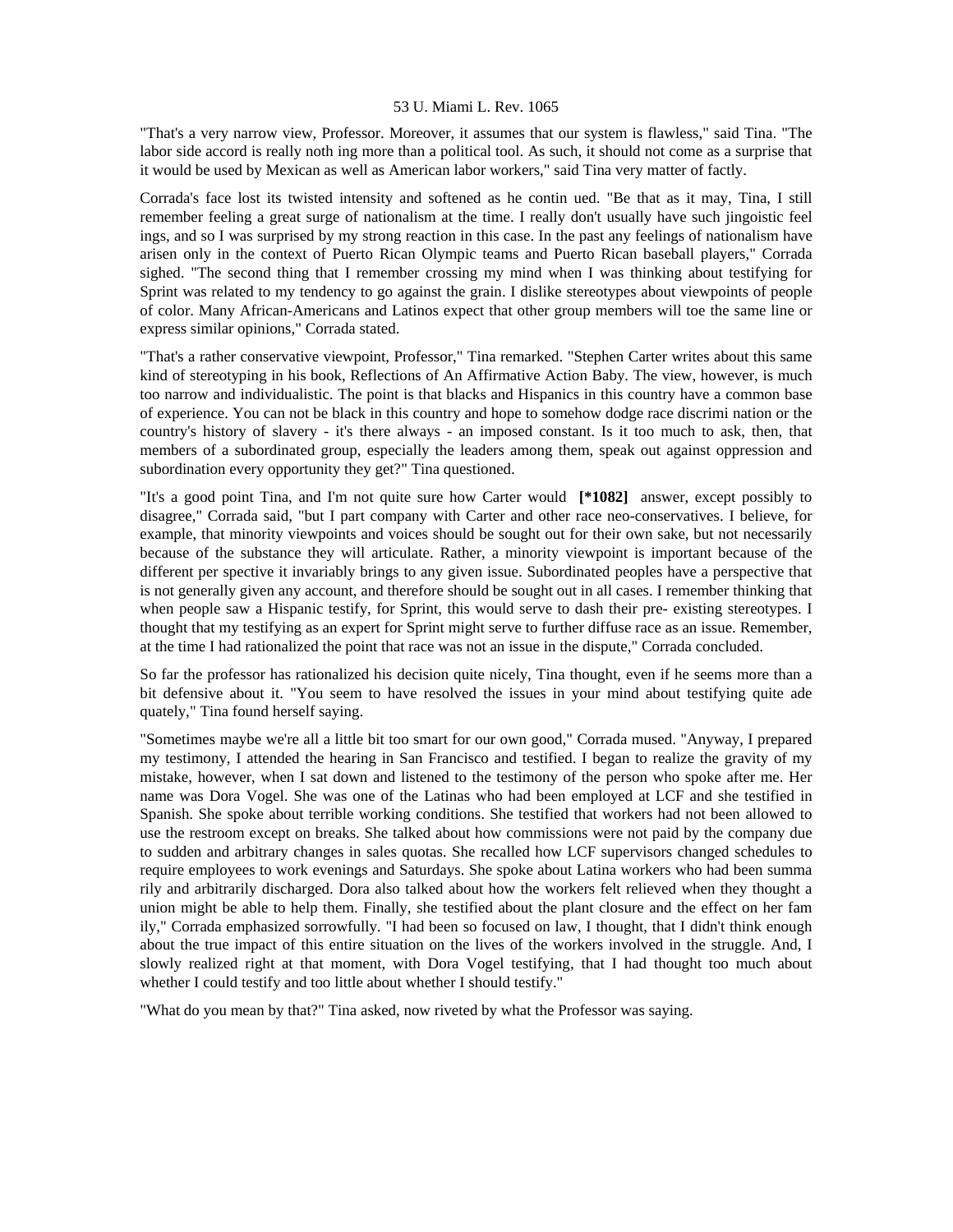"Well," Corrada added, "any labor law professor in America could have testified the way I did about the law. The truth is that the technical **[\*1083]** application of the law allows for a large degree of subjectivity on the part of the decisionmaker. What I mean by the "could/should" statement is that the ability to rationalize the correctness of the legal result should not end the inquiry. I should have interrogated myself at a deeper level, somewhat like what I am now doing. I should have thought more about the context of the dispute. I should have thought more about people, and less about law," Corrada surmised.

"It sounds like you've done quite a lot more thinking about this since your testimony in San Francisco," Tina noted, trying consciously to ease the Professor's disappointment.

"I certainly have," Corrada replied. "This experience triggered my own identity crisis. When I returned to Denver, I became more inter ested in writings about law and identity, especially Latino and Latina Critical Theory, and I started reading some of the groundbreaking work in critical race theory. I even began teaching a class on critical race theory. As a result, I've developed a few insights into the LCF matter and my rationalizations regarding the dispute."

Tina relaxed a bit as the Professor recollected his path of discovery regarding race matters. She began to understand now the reasons for Corrada's testimony and his passion for civil rights today. Corrada con tinued the discussion: "The first of these insights is that I have seen myself too much as an outsider. In being so bordered - existing on race, national, and political borders - I have found that I tend to focus too much on difference and not enough upon similarity. The majority of people, on the contrary, don't exist on these same borders and tend to think their experiences are common. They have the opposite problem. They think everyone should be the same and do not appreciate important and meaningful differences among people. However, as I stated earlier, because I tend to focus on difference, I distance and disaggregate myself from communities to which I belong. For example, I think that deep down, possibly because of some internalized classism or maybe the gen der difference, I saw myself as different from the Latina workers at LCF. When I was at the hearing, however, I realized that I connected with the workers on many levels, not the least of which was fluency in Spanish. Language is a strong access point, and I remember having the feeling as Dora Vogel testified that she was talking directly, and only, to me," Corrada emphasized.

"It's probably more or less true," Tina stated, "most of those at the hearing must have been supportive of the LCF workers and the union. You were probably one of only a handful there who Dora could possibly sway by her compelling testimony." Tina knew she had hit the mark with this comment as Corrada nodded his agreement. Corrada paused **[\*1084]** briefly to think about Tina's observation, but then hurriedly continued with his own reflections. "I don't know how familiar you are, Tina, with the critical notion of 'essentialism.'" Tina gave no reply. "Very simply it means to try to capture, maybe with even one word or idea, someone's essence based simply on their physical features or based on one feature of their personality. The most classic essentializing would be, for exam ple, labeling someone as being "good" or "bad" because he is African American or Hispanic or because she is a woman. As we know, people are very complex there is good and bad in everyone and thus it is inva riably inaccurate, despite people's propensity toward it, to label some one as "evil" or "virtuous" based simply on their physical or cultural makeup."

"I committed the error of "essentialism" in this Sprint matter. I essentialized Latinos in this dispute. Remember I had resolved that the dispute did not involve race because there were Latinos on both sides. I therefore looked for the easy marker of Latino identity. In so doing, I ignored meaningful differences between and among the Latinos and Latinas involved. Those important differences included class and gen der, for example. I had been so focused on race that I could not see those other lines of oppressive pressure. My failure to recognize inter sections like gender and class along race lines caused me to essentialize race. Making race predominant over the confluence of gender and race, or race and class, essentializes race even while attempting to deal with race in a non-stereotypical way. In other words, while my intentions were good, I was entirely off the mark," Corrada remarked.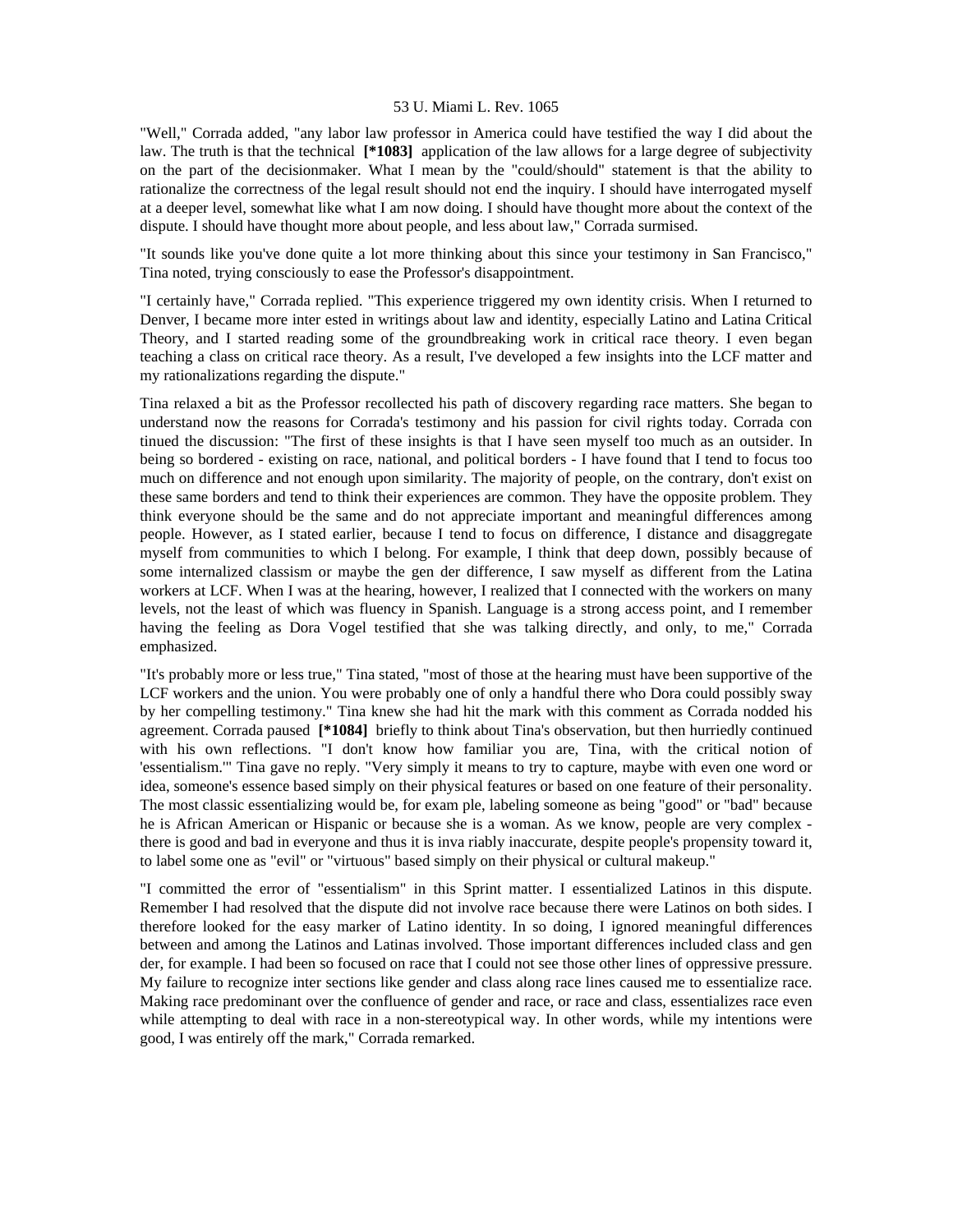"The path to hell is paved with good intentions," Tina blurted out. "Sorry, but it's one of my favorite Anglo expressions, Professor. I agree with what you're saying and I appreciate it. It's extremely hard not to generalize or synthesize what we learn from our own experiences and question whether those experiences or beliefs are properly applied in another context. As I listened to your description of the Sprint/LCF dis pute I could clearly see all the implications involved in the matter - race, gender, and class. So I did not understand your race-only perspective. It's certainly true, though, that my understanding and consciousness comes from my additional perspectives as a woman from a blue-collar background," Tina added.

"Exactly," said Corrada, "I can only understand those other per spectives by learning them from others, but there's more to the essential ism I embraced in assessing the dispute. In my haste to essentialize or generalize about race I accepted a particular context. I absolutely assumed that the dispute occurred in only one entity, LCF, making it easy to dismiss as a dispute between and among Latinos. Why shouldn't **[\*1085]** I have viewed it instead as a dispute between Sprint, a largely white company made up of mostly white senior management, and La Conex ion Familiar, a mostly Latina operation? It is no less a white versus Hispanic dispute or a male versus female dispute just because a largely white, male senior management is orchestrating a conflict played out between Hispanics or women in the trenches," Corrada stated.

"It seems like there really can be no end to essentialism," Tina remarked, "it is a potent urge seemingly embedded in the human psyche."

"I agree," said Corrada regretfully, "you can know not to essential ize and still engage in the practice with fervor," Corrada emphasized. "Yet it's not even as easy as just being on guard against essentializing, because if you carry that defense to an extreme you can get caught in a trap of anti-essentialism."

"What do you mean?" asked Tina.

"Well, let's get back to the Sprint/LCF matter. At some point in my consideration of whether to serve as an expert I distanced myself from the Latina workers at LCF, and clearly treated them and their cir cumstances, at least subconsciously, as 'Other.' I did this by viewing myself either as an entirely independent actor -- too focused on my mechanical and distanced role as a legal expert - or I allowed myself to become sympathetically aligned with management, probably because of class differences between me and the Latina workers at LCF. After all, I had been a management labor attorney and my background was much more similar to the managers than to the workers at LCF. Also, I myself am Latino. While LCF management included Latinas, the workforce was largely Latina, according to what I had read. In retrospect, it seems that I should have essentialized the broad Latino/a experience more than I did. I disaggregated too much with respect to race and class - I dis tanced myself from the race and class picture even while I was essential izing race and ignoring class and other important race intersections. Here again, I should have been striving to discover and emphasize con nections between me and the Latinas at LCF," Corrada concluded.

"And when you heard one of the Latina workers, Dora Vogel, speaking in Spanish at the actual hearing you suddenly realized your common heritage," Tina added.

"That's right," Corrada agreed, "I knew then that I had not properly thought through whether I should testify, or that I had possibly overthought the question. I should probably have tried harder to decide the issue at a more basic level."

Tina sighed and stared into her empty cup. "I guess I practiced a little of the essentialism game with you also, Professor," remarked Tina.

 **[\*1086]** "What do you mean, Tina?" asked Corrada.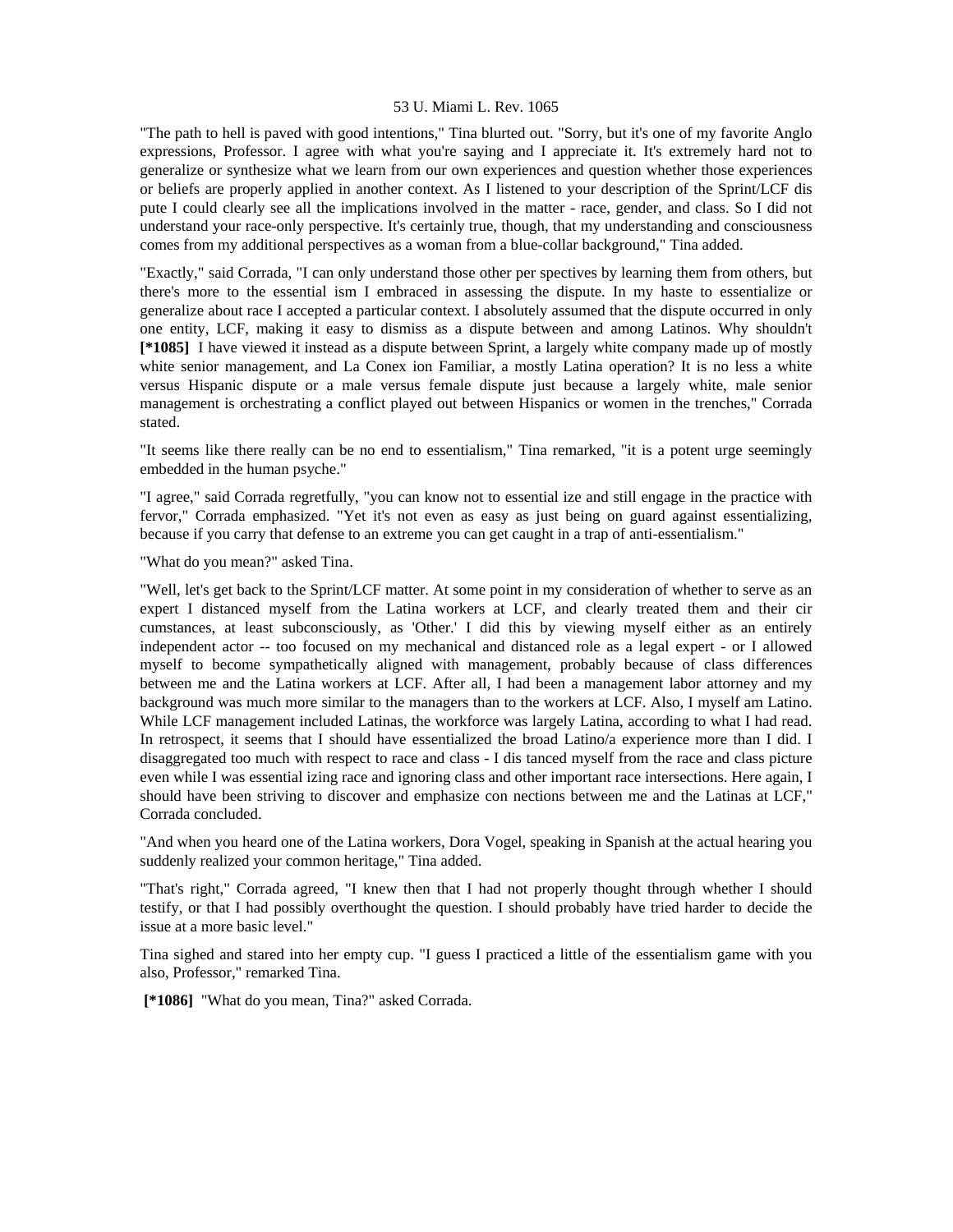"Well, I could not, in my mind, reconcile the professor that I had seen in class and what I knew about him, his progressive tendencies, with the professor who testified at the NAFTA hearing. In fact, since there is little consistency in the world, I should not have been so quick to judge," answered Tina.

"Again, I hate to be too Socratic, Tina, but why do you view my NAFTA testimony as inconsistent with what you know about me -- my progressive background, as you say? I know this will sound like a rationalization for my actions, but it is fundamental that the tendency to essentialize frees us to wrongly decide what is consistent and what is inconsistent. My testifying was a mistake, but it did not change my lean ings or my sensitivities. And, although it was inconsistent with who I am, it should not, but probably will, change perceptions about me. My deciding to testify came as a result of both emotional and intellectual errors in essentializing and not essentializing, mistakes that could only have been corrected by interrogating myself at a deeper level of thought and emotion. And those mistakes were not the only personal errors that I made in deciding whether to testify at the NAFTA Hearing," Corrada remarked.

"You mentioned something about regretting your feelings of nationalism," Tina said. "What did you mean by that?"

"That's one of them, Tina, but there's another - let me start with it. Remember I mentioned being upset about the general tendency to attri bute particular points of view to members of minority groups. My view, as you'll recall, was that we should make a special effort to seek out minority viewpoints, not because they'll take a particular substantive position, but because that voice will come at any problem from a differ ent, and important perspective," Corrada explained.

A flash of recollection came over Tina's face. "This is where you part company with Stephen Carter," Tina stated.

"That's right," Corrada continued, "but this Sprint/LCF dispute has caused me to change my position a bit. It seems to me that it still holds true that if a person of color is asked to opine or comment on an issue or is invited to speak or testify in a context that in no way implicates race or color, that they should feel an independence of thought that is differ ent from what society or even members of that group might expect from that person. For example, an African-American or Hispanic scholar should not be expected to espouse a liberal view on any given subject. However, at the same time, and this is where my thinking has changed, if a person of color is asked to opine or comment about a dispute that involves race or color - even if only in seemingly the minutest of ways, **[\*1087]** that person owes some kind of responsibility to the group. The reason is that in those instances, there is a likelihood - possibly even a presump tion - that stereotypical thinking about the group or some sort of race consideration has gone into the decision about whom to invite to speak. In these circumstances, the speaker may have been chosen specifically to articulate a particular substantive viewpoint. In these situations if the person cannot help the group by forwarding the group's progress in this society, the invited speaker should simply pass up the opportunity. That, Tina, is probably what I should have done with respect to testifying at the NAFTA hearing. If I agreed, which I still do, that the appropriate legal test supported what the ALJ and district court judge in the Sprint/LCF matter decided on the merits, I should have declined, as a personal matter, the invitation to testify because of the race dimension of the dispute," Corrada exclaimed.

"You said there was another mistake that you made -- some issue regarding nationalism," Tina inquired.

"Yes," Corrada answered, "I was asked by someone after the NAFTA hearing why I had failed to talk about justice. My response was something like, 'I had not been asked to talk about justice.' The response felt awkward and absurd the moment I uttered it. Was I actu ally saying that law and justice were separate ideas? I've told students not to get so carried away with the rule of law that they lose sight of what justice requires. Yet there I was in San Francisco, stating that I had done exactly that. Obviously, Tina, there is an important lesson in sim ply that one insight. Do not, especially if you are a lawyer, lose sight of justice. That insight, however, led me to another one regarding the nature of international versus national law. I